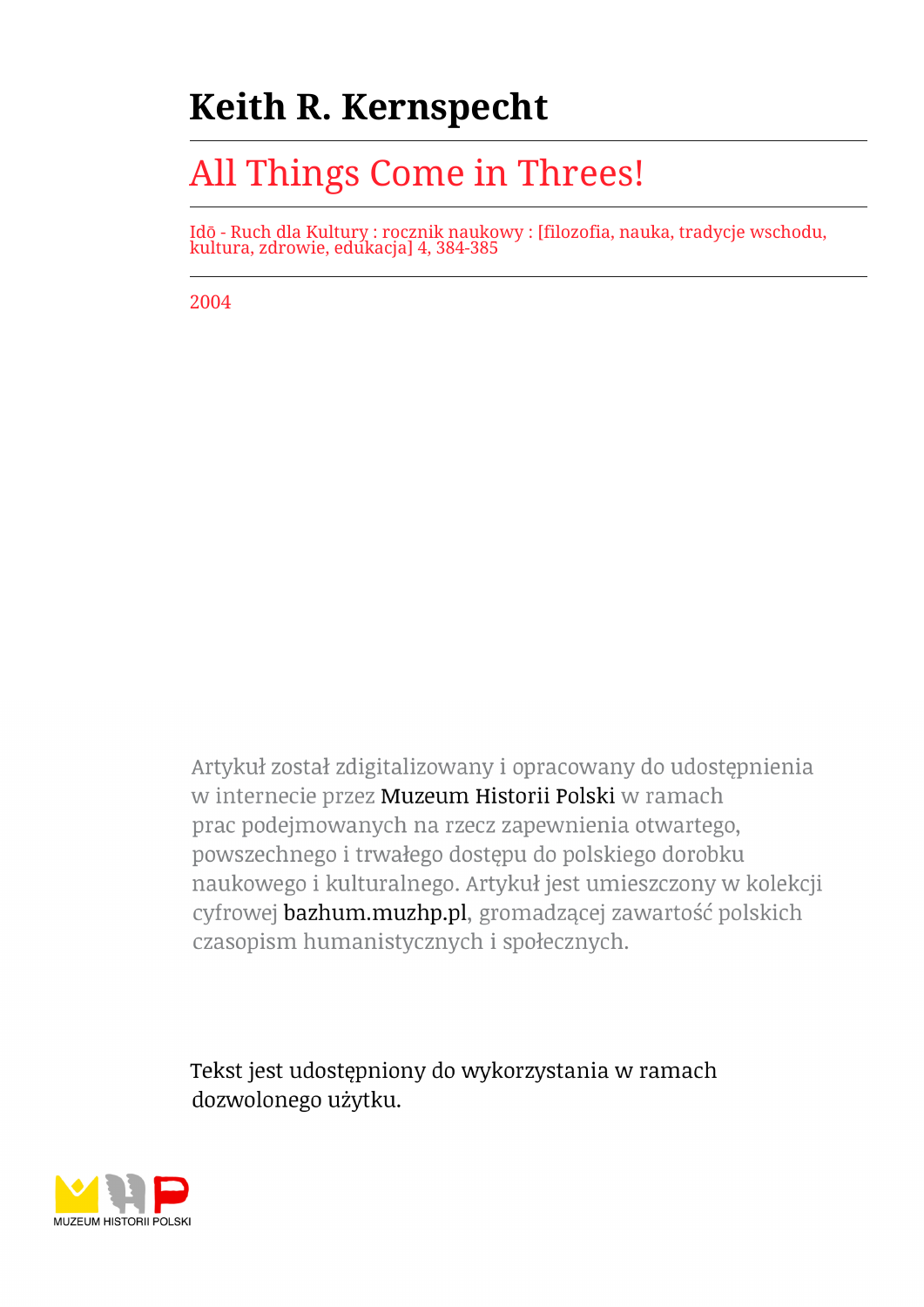Mistrz Leung Ting, dr filozofii (1979), jako pierwszy wprowadził kung-fu do programu Baptist College w Hongkongu. W Niemczech już w końcu lat 60. w programie Uniwersytetu w Kiel znajdowało się karate (za przyczyną Wernera Poppa). Z kolei uczeń obydwu wymienionych - prof, dr K. R. Kemspecht - naucza obecnie (jako *visiting professor)* Wing Tsun i teorii sportu na Państwowym Uniwersytecie w Plovdiv (Bułgaria). Sifu Kemspecht różne dsw uprawia od 14 roku życia i obecnie posiada honorowy 10 stopień mistrzowski w Wing Tsun kung-fu. Jest założycielem i liderem Europejskiej Organizacji Wing Tsun (EWTO).

W swych refleksjach *sifu* Kemspecht dzieli się przemyśleniami, wynikającymi z jego długoletniej praktyki, a dotyczącymi obszaru pomiędzy metodyką nauczania a filozofią tego specyficznego stylu kung-fu.

## KEITH R. KERNSPECHT

State University, Plovdiv (Bułgaria / Bulgaria) & EWTO, Langenzell (Niemcy / Germany)

## **All Things Come in Threes !**

Self-defence is spelt WT - that is the old slogan I once invented, and accordingly we should not be surprised if somebody hearing Wing Tsun mentioned first things of selfdefence method against physical attack.

In this respect we are like Indian Yoga, which is also limited to its physical, i.e. visible and spectacular aspects in the public mind.

But while at least themore initiated know that in addition to Hatha Yoga, which teaches control over the body, there are also other, higher aspects of Yoga, only very, very few Wing Tsun Masters are aware that there is a further, much more profound inner teaching in Wing Tsun. When I say "inner" I mean higher. **I** am avoiding the word esoteric, which originally meant the same, because it now sound like a cliché and is misused by many.

What these discipline and teachings in inner Wing Tsun are, their individual purposes, how they are structured and how they should be taught is probably a greater secret than the long pole and the double broadswords combined!

In fact physical self-defence is only the first and lowest level in Wing Tsun, however it is the most obvious and most easily understood for the uninitiated. The ability to fight efficiently is only a vehicle, a means to an end. Economy of movement is to be achieved, fo as always in Taoism it is a matter of energy, saving and in fact generating energy. Energy which is urgently required to achieve higher levels of consciousness.

Owing to the simultaneous use of all three brain cenres, a combat situation with its emotions and not least fear provdes the best possible conditions for a transformation or change.

Without change, without adapting to conditions, we die both externally and within. Most people firs become rigid in their thinking and feelings, and die inwardly first. But the only constant in Wing Tsun is change, and the aim of our own change is our individual evolution into a new person who frees himself from his own and external binding forces.

And as always in WT it is a matter of simultaneity, namely three-fold simultaneity. The hardest fight is not the fight with somebody else, but the battle with oneself, one's own ego, will and desires etc...

In WT we ude three-fold simultaneity to attack and conquer ourselves. I did not choose our triangle symbol merely by chance. In WT we do not only execute three punches at the end, all things come in threes in WT: three forms, three different punches, three different palm attacks and three different types of kicks. The three-part structure of Form, Chi-Sao, Lat-Sao, the triad of three forces that are necessary for every action. We know that there is not just black and white, but many shades in between. And we know that there cannot be hate OR love, but that there is also hate AND love: love-hate. The most convincing example for the constant presenc ofa third state is the world itself: is it all quite random or organised